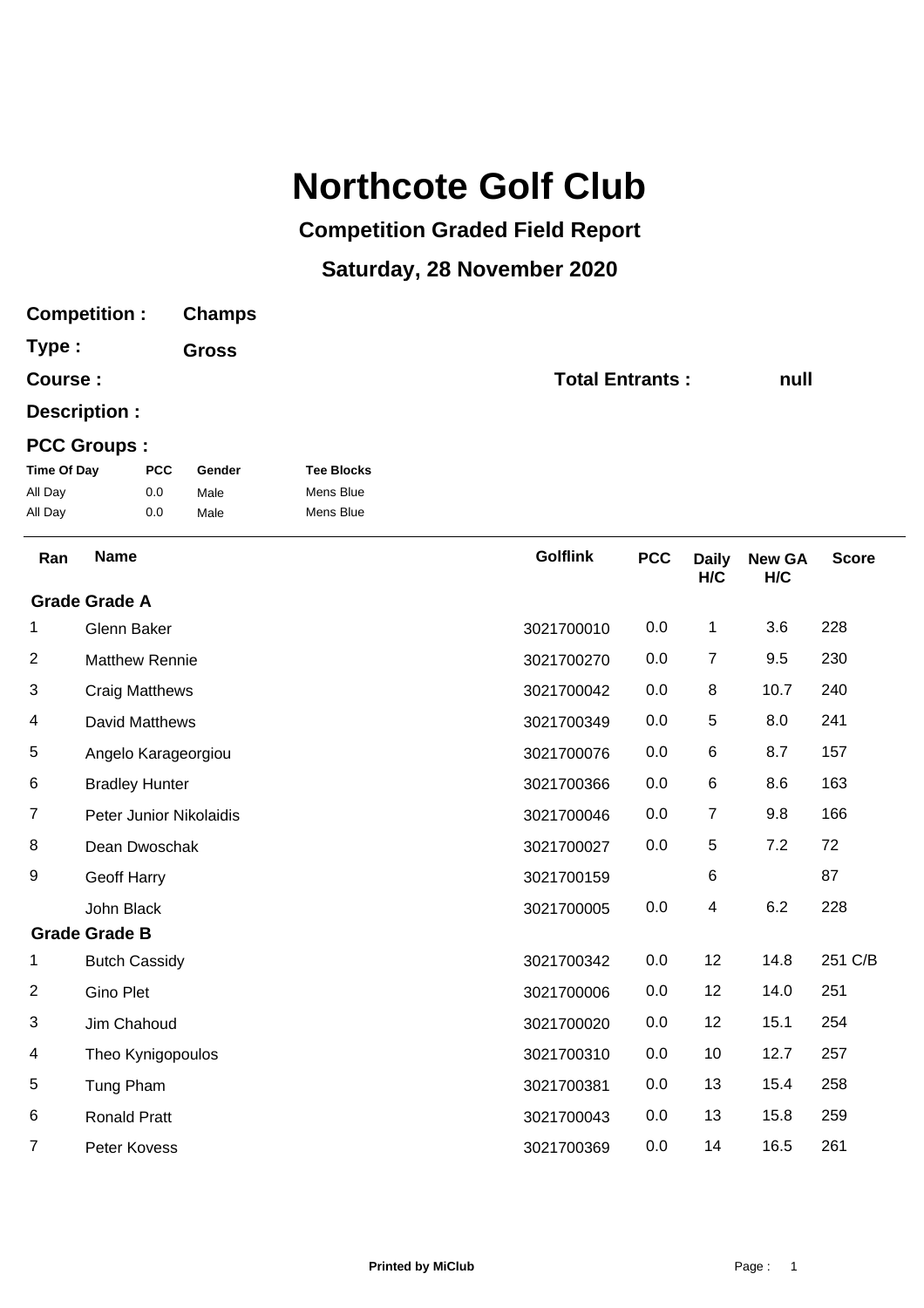| Ran                  | <b>Name</b>             | <b>Golflink</b> | <b>PCC</b> | <b>Daily</b><br>H/C | <b>New GA</b><br>H/C | <b>Score</b> |
|----------------------|-------------------------|-----------------|------------|---------------------|----------------------|--------------|
| 8                    | Luis Castro             | 3021700102      | 0.0        | 14                  | 17.0                 | 269          |
| 9                    | Sean Farrell            | 3021700287      | 0.0        | 15                  | 17.7                 | 274          |
| 10                   | Sam Seriotis            | 3021700357      | 0.0        | 13                  | 15.4                 | 167          |
| 11                   | Mal Owen                | 3100101071      | 0.0        | 15                  | 18.3                 | 175          |
| 12                   | John Corrigan           | 3021700376      | 0.0        | 15                  | 17.6                 | 177          |
| 13                   | <b>Harry Pantelidis</b> | 3021700073      | 0.0        | 13                  | 16.5                 | 188          |
| 14                   | Mark Dwoschak           | 3021700096      | 0.0        | 14                  | 16.1                 | 193          |
| 15                   | Daniel Richards         | 3021700361      | 0.0        | 14                  | 16.7                 | 83           |
| 16                   | Paul Tobin              | 3021700107      |            | 13                  |                      | 88           |
| 17                   | <b>Andrew Phillips</b>  | 3021700341      | 0.0        | 12                  | 14.5                 | 92           |
| 18                   | <b>Richard Moskwa</b>   | 3021700350      |            | 15                  |                      | 96           |
|                      | <b>Grade Grade C</b>    |                 |            |                     |                      |              |
| 1                    | Wiliam Kifoto           | 3070100474      | 0.0        | 17                  | 20.7                 | 268          |
| $\overline{2}$       | Mike Steventon          | 3021700172      | 0.0        | 16                  | 19.1                 | 269          |
| 3                    | Steve Buhagiar          | 3021700326      | 0.0        | 18                  | 21.5                 | 273          |
| 4                    | Larry McColl            | 3021700109      | 0.0        | 17                  | 21.4                 | 288          |
| 5                    | <b>Ross Parks</b>       | 3021700239      | 0.0        | 22                  | 25.1                 | 290          |
| 6                    | <b>Shane Harris</b>     | 3021700230      | 0.0        | 15                  | 18.6                 | 292          |
| $\overline{7}$       | Sanjay Subramaniam      | 3021700368      | 0.0        | 16                  | 19.5                 | 295          |
| 8                    | James Oakes             | 3142300001      | 0.0        | 16                  | 18.5                 | 172          |
| 9                    | Danny Bolton            | 3021700380      | 0.0        | 20                  | 23.7                 | 185          |
| 10                   | Carlo Piccirilli        | 3021700356      | 0.0        | 18                  | 21.0                 | 188 C/B      |
| 11                   | Andrew Conboy           | 3021700231      | 0.0        | 16                  | 19.2                 | 188          |
| 12                   | Mark Owens              | 3021700364      | 0.0        | 19                  | 22.3                 | 190          |
| 13                   | Dan Doyle               | 3022727171      |            | 16                  |                      | 83           |
| 14                   | Peter Kann              | 3021700390      |            | 17                  |                      | 88           |
| 15                   | Peter Kann              |                 | 0.0        | 16                  | 18.9                 | 90           |
| 16                   | Kevin Fox               | 3021700004      | 0.0        | 20                  | 22.9                 | 92           |
| 17                   | <b>Clive Enos</b>       | 3021700212      | 0.0        | 19                  | 21.9                 | 98           |
| 18                   | <b>Cord Humphries</b>   | 3021700241      | 0.0        | 19                  | 22.9                 | 104          |
| 19                   | Martin Griffin          | 3021700003      | 0.0        | 18                  | 21.2                 | 105          |
|                      | Ross Graham             | 3021700214      |            | 19                  |                      | <b>NSE</b>   |
| <b>Grade Grade D</b> |                         |                 |            |                     |                      |              |
| 1                    | Viet Pham               | 3021700387      | 0.0        | 27                  | 30.2                 | 301          |
| 2                    | John Tanti              | 3021700347      | 0.0        | 25                  | 29.1                 | 312          |